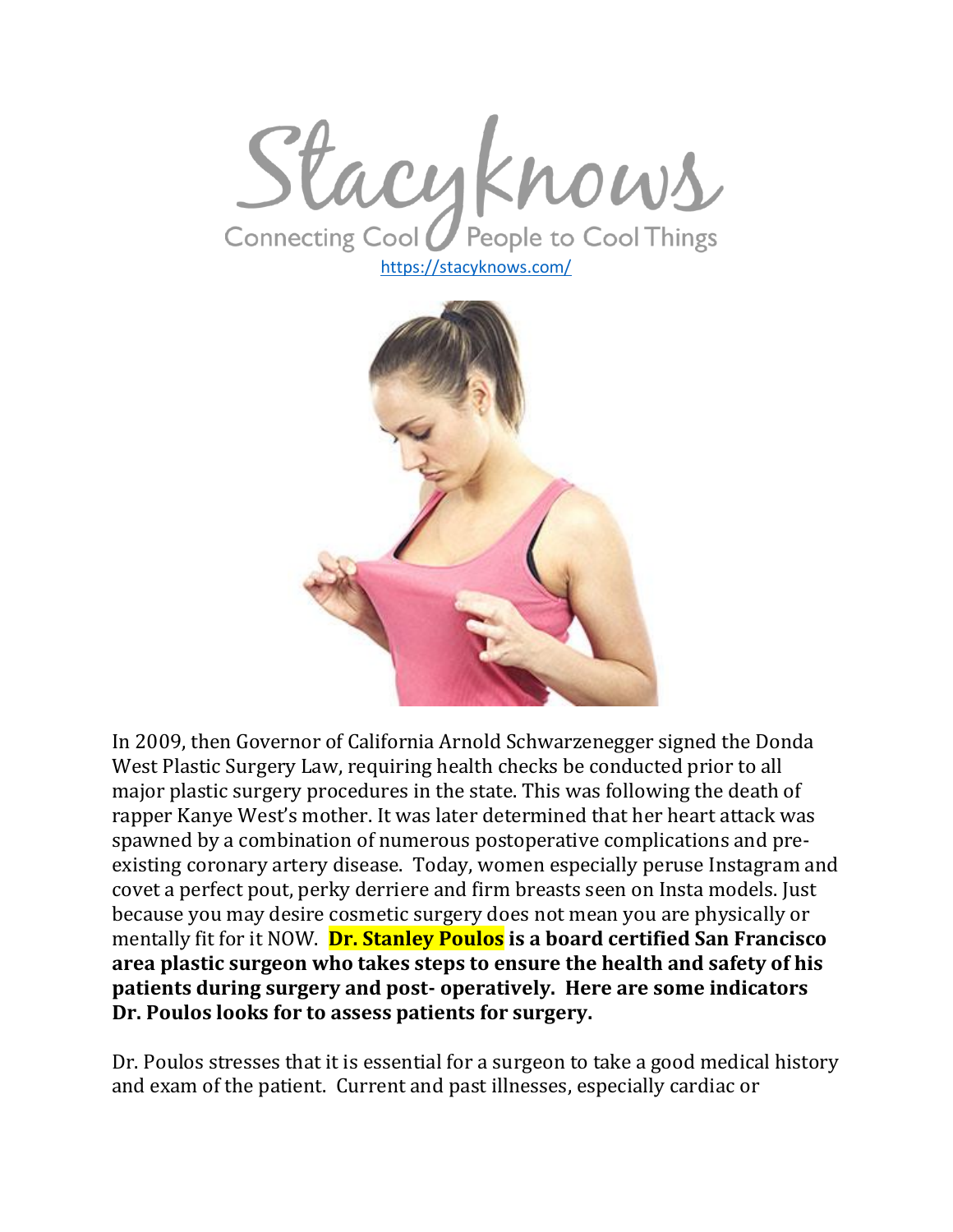pulmonary problems, surgeries, and medications should all be discussed. Lab tests may be required on a case by case basis depending on patient history and planned procedures.

# **Urinalysis**

When it comes to preparation for a plastic or cosmetic surgery procedure, a urinalysis can inform the doctor if you have certain types of infections, like a urinary tract (UTI), bladder, or kidney infection. Urine tests are also effective in detecting high blood pressure and diabetes.

## **Blood Count Test**

Also known as a complete blood count (CBC), this blood test literally counts your blood. It takes note of the number of red blood cells, white blood cells, and platelets. This tells physicians if you're anemic (red blood cell deficiency) or have a blood clotting disorder like hemophilia. CBC tests also detect infectious bloodborne diseases like HIV or hepatitis.

### **Heart function**

Electrocardiogram (ECG or EKG)

Essentially, the ECG is a medical test that tells if your heart is in good condition through detecting any heart abnormalities by measuring the electrical activity of the heart when it contracts. Cosmetic surgery basically causes tremendous stress on the body, with the heart being one of the most important organs when it comes to stress response. That is why it is crucial for the doctor to assess whether your heart can endure the trauma during the operation.

### **Chest X-Ray**

The Chest X-Ray is also one of the tests that may be required for your procedure. This is usually carried out to check the condition of your lungs and see whether you have breathing difficulties when you are put in anesthesia. This test is especially requested if you are a smoker or have a history of smoking. Signs of pneumonia or any breathing disorder may result to the postponement or cancellation of your surgery.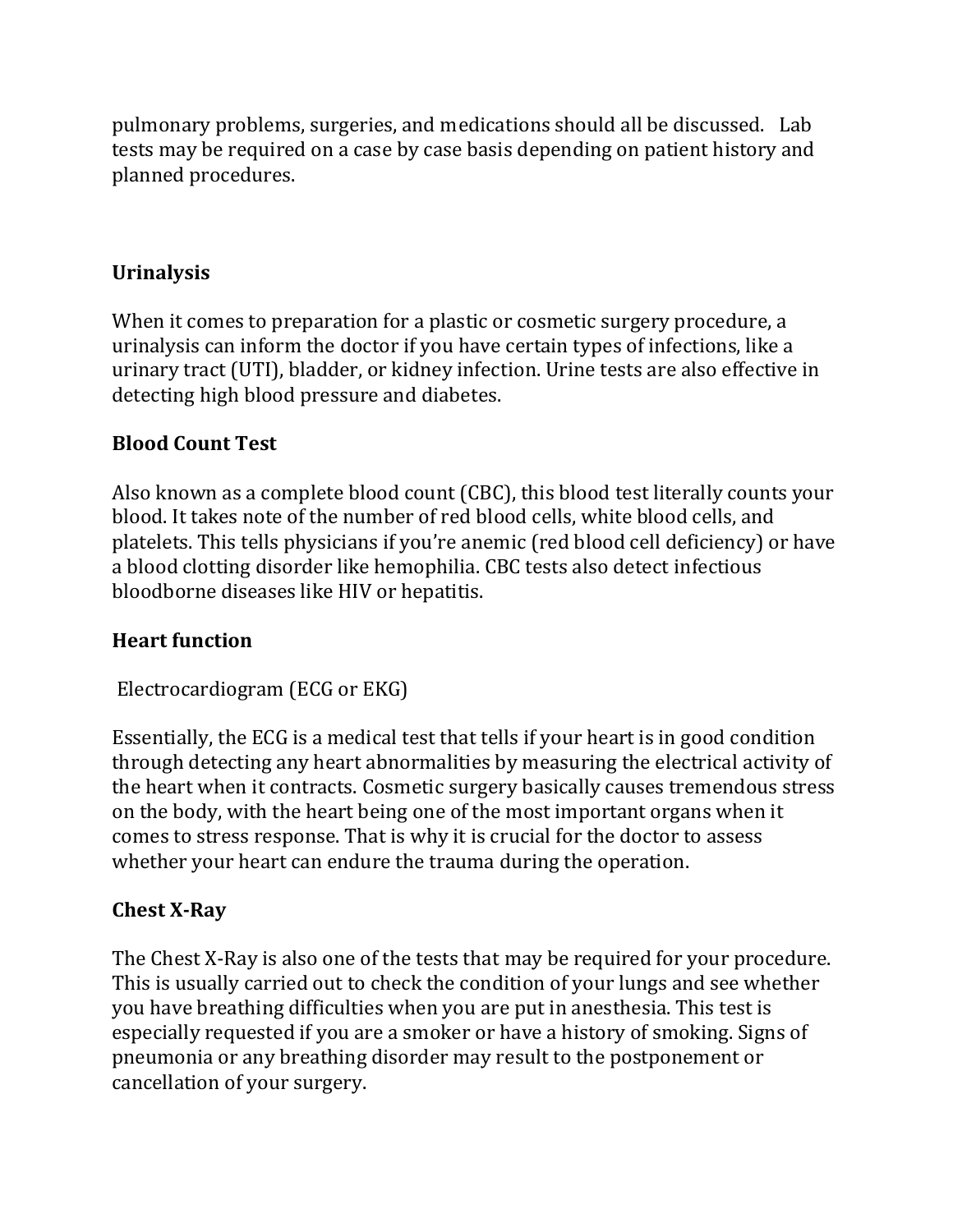## **Smoking Use and History**

Mixing nicotine with plastic surgery can result in problems:

Loss of cheek skin, nipples or tummy skin after a facelift, breast lift, breast reduction, or tummy tuck surgery

Infections

Death of fat cells (fat necrosis), causing hard lumps

Delayed wound healing

Thick, wide scars

Blood clots, which can be fatal

Increased pain

Permanent small vessel damage adding risk even if you quit

Loss of breast implants

Life-threatening complications like stroke, heart attack, blood clots, and pneumonia.

#### **Mammogram**

The mammogram is typically required for women who want to get breast augmentation or breast lift done. This is to help detect signs of breast cancer.

### **Psychological Screening**

Although there is no formal psych test to assess a patient's readiness and motives for cosmetic surgery, Dr. Poulos takes time with his patients to learn their reasons for desiring cosmetic change. Immediate red flags include, having surgery to try to keep a wayward spouse, an exaggerated concern over a minor problem, someone who seems addicted to cosmetic surgery, or a patient with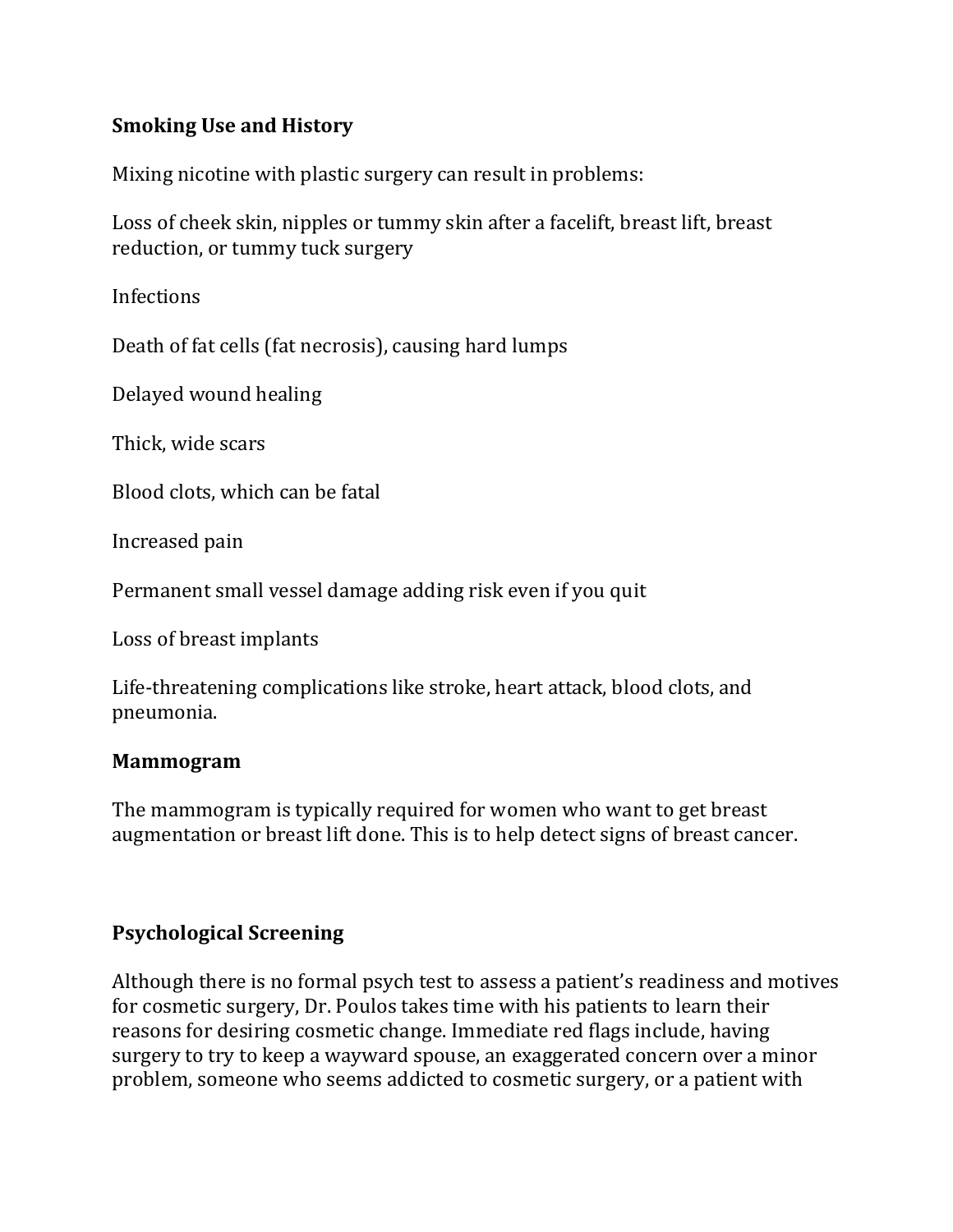body dysmorphic disorder. This syndrome is most appropriately treated by psychological treatment not surgical intervention.

# **Alcohol Habits**

It is important not to drink alcohol before undergoing plastic surgery – or any type of surgery for that matter – as it can cause unforeseen complications and seriously impact final results and the way you heal. Alcohol, especially when consumed to excess, can dry out your skin, which can then result in cracks appearing. If you're having a plastic surgery procedure where skin is stretched (facelift, breast augmentation or abdominoplasty for example) then dry, cracked skin will make it harder for the surgeon to staple or stich the skin together, resulting in a less than optimum result and possibly scar.

# **Body Weight**

Sometimes patients will enter a plastic surgeon's office excited about a decision to finally move forward with breast or body contouring surgery, but then afterwards emerge having found out they are not currently a candidate because of excess body fat. This scenario is not only disappointing, but it can be an emotionally deflating and potentially embarrassing experience for patients. Dr. Poulos sympathizes with the emotional pain that such patients feel, and he wants to help them realize their goals. However, there are several specific reasons that your plastic surgeon might recommend weight loss prior to undergoing a procedure. In addition, the results that you can achieve are likely to be much better if your weight is in a better range. Consider an overweight woman who wants breast reduction surgery. Even when the breasts become smaller and more uplifted, it is extremely difficult for us to deal with the fullness lateral to the breasts (the "bra roll"), which significantly compromises the aesthetic result. In addition, it is much harder to get a beautiful transition between the breast and the abdomen due to the excess weight. On the other hand, let's consider the patient that is overweight and wants a tummy tuck or liposuction. In this instance, the surgeon will not be able to remove all the excess fat in these areas, as it is technically challenging and can look odd as it is out of proportion to the surrounding fatty deposits. Even large volume liposuction cannot fully solve this problem. Body contouring surgery is great for shaping your body, but it is not a method or substitute for weight loss or weight control. At Dr. Poulos' clinic there is a full-time wellness/weight loss coordinator who helps patients achieve a healthy body composition ( body fat percentage and lean muscle mass balance) prior to undergoing body contour procedures.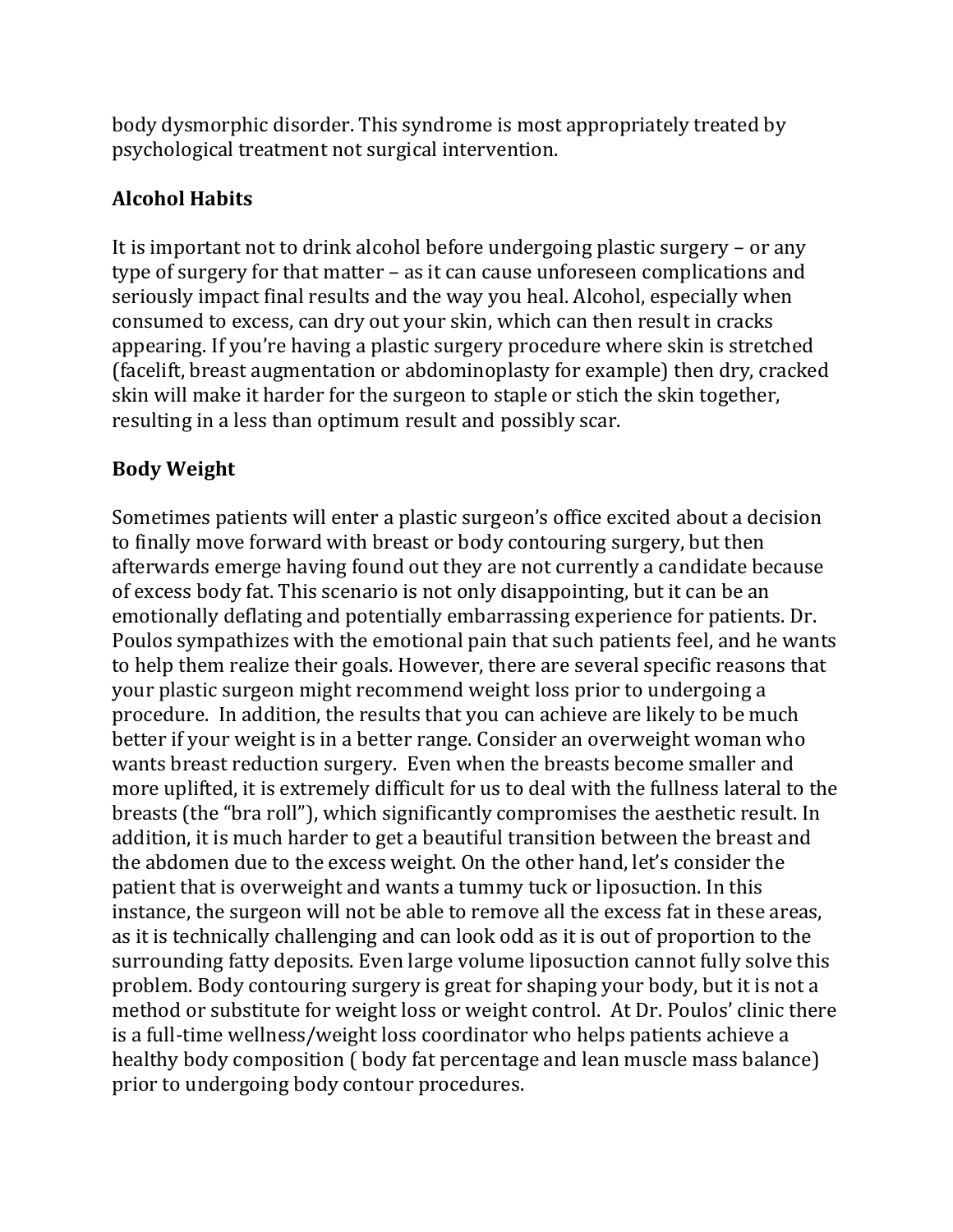### **What is an option for those who need to lose weight to be a better candidate for cosmetic surgery?**

There is an FDA approved "Gastric Balloon" procedure that Dr. Poulos performs. It is appropriate for patients with a BMI of 30 to 40 that have not had previous weight loss surgery. Patients diagnosed with bulimia, binge eating, compulsive overeating, high liquid calorie intake habits or similar eating related psychological disorders are not good candidates. Dr. Poulos has now treated numerous patients who have successfully lost up to 20% of their body weight with the balloon procedures and have gone on to aesthetic body contouring with much improved results.

## *How does the balloon method work?*

This non-surgical outpatient procedure begins with a diagnostic endoscopy to ensure that there are no contraindications and that it is safe to perform. Once the patient is mildly sedated and comfortable, the procedure can begin. The deflated gastric balloon is inserted through the esophagus and into the stomach. A syringe is then used to fill the balloon with a sterile saline solution. Once the weight loss balloon has been filled with saline, it expands to approximately the size of a grapefruit. The entire procedure takes about 20 minutes. Patients can usually return home after the placement or removal procedures within 30 minutes. Over the last 20 years this procedure has helped over 277,000 people. The gastric balloon encourages portion control while patients make healthy changes to diet and lifestyle.

# *How long does the balloon stay in place?*

The balloon remains in the stomach for the first six months after the procedure. With the stomach balloon and Dr. Poulos' support team, patients usually see the most drastic results in the first six months. It is very important to use this time to develop healthy habits that will continue for not only the 12-month weight loss program, but for the rest of one's life.

### *What to expect after the balloon placement.*

Over the first 14 days after placement, patients may experience nausea or vomiting. Dr. Poulos recommends a liquid diet for his patients during the first week to help manage these symptoms. Also prescribed are effective anti-nausea drugs to help the patient through the initial stage.